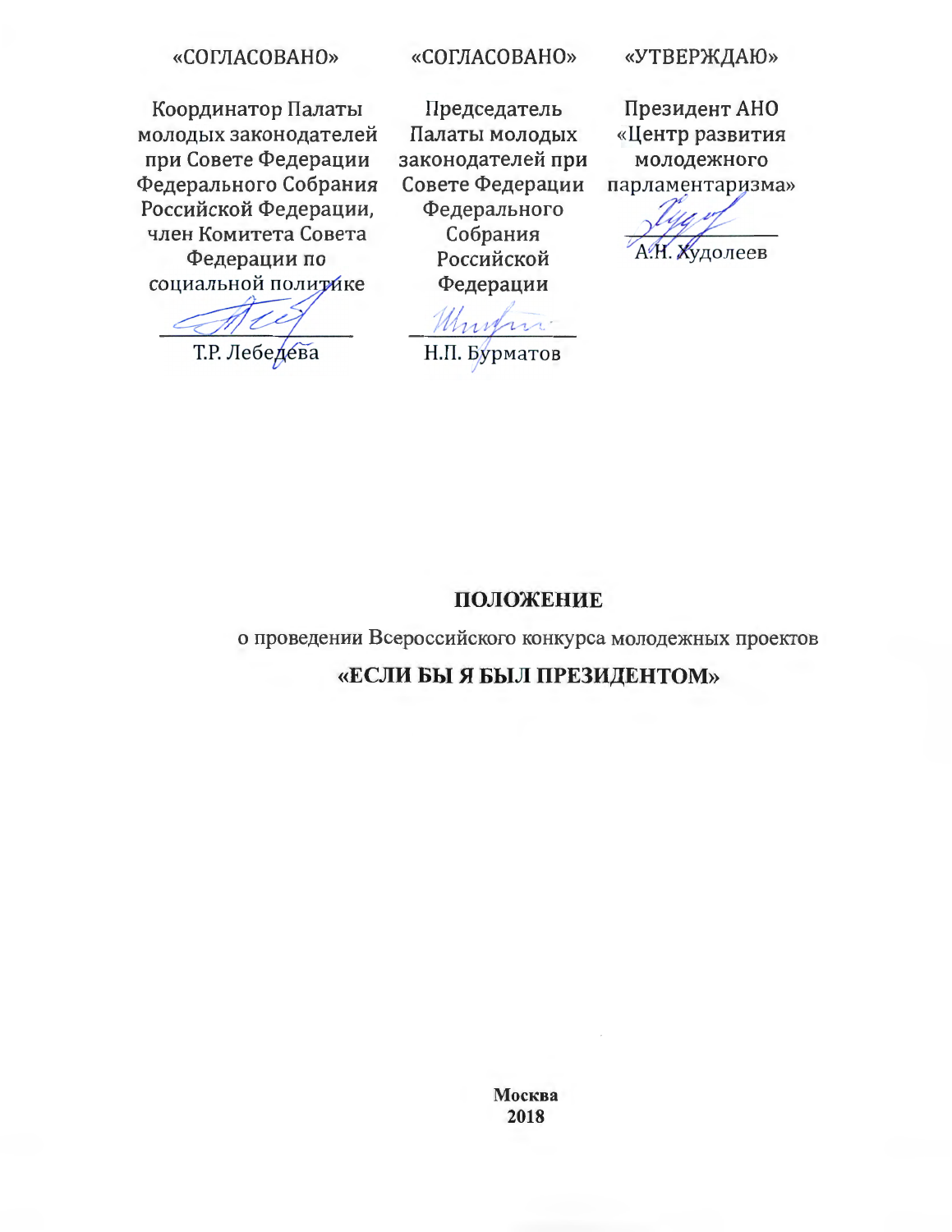## І. ОБЩИЕ ПОЛОЖЕНИЯ

1.1. Настоящее положение устанавливает порядок организации и проведения Всероссийского конкурса молодежных проектов «ЕСЛИ БЫ Я БЫЛ **ПРЕЗИДЕНТОМ**» (далее - Конкурс).

1.2. Организаторами конкурса являются АНО «Центр развития молодежного парламентаризма» и Палата молодых законодателей при Совете Федерации Федерального Собрания Российской Федерации.

1.3. Конкурс проводится на всей территории Российской Федерации в два тура.

# **II. ЦЕЛИ И ЗАДАЧИ КОНКУРСА**

2.1. Основная цель Конкурса - формирование предложений, в том числе наказов молодых граждан будущему Президенту Российской Федерации, избранному в 2018 году.

#### 2.2. Основные задачи Конкурса:

- стимулирование молодых граждан Российской Федерации к участию в разработке предложений будущему Президенту Российской Федерации на период с 2018 по 2024 год;

- повышение электоральной активности молодежи;
- сбор и анализ лучших предложений;

- формирование у молодых граждан Российской Федерации желания развивать Россию и ее территории.

## **III. УСЛОВИЯ ПРОВЕДЕНИЯ КОНКУРСА**

3.1. Конкурс проводится среди следующих групп участников:

- учащиеся общеобразовательных организации в четырех категориях: учащиеся 1 - 4-х классов, учащиеся 5 - 7-х классов, учащиеся 8 - 9-х классов и учащиеся 10 - 11-х классов;

- учащиеся средних профессиональных образовательных учреждений;

- студенты высших учебных заведений;
- учащиеся организаций дополнительного образования;
- курсанты военных и правоохранительных вузов.

3.2. Конкурс проводится по следующим номинациям:

- эссе на тему: «Если бы я был Президентом – мои три первых указа»;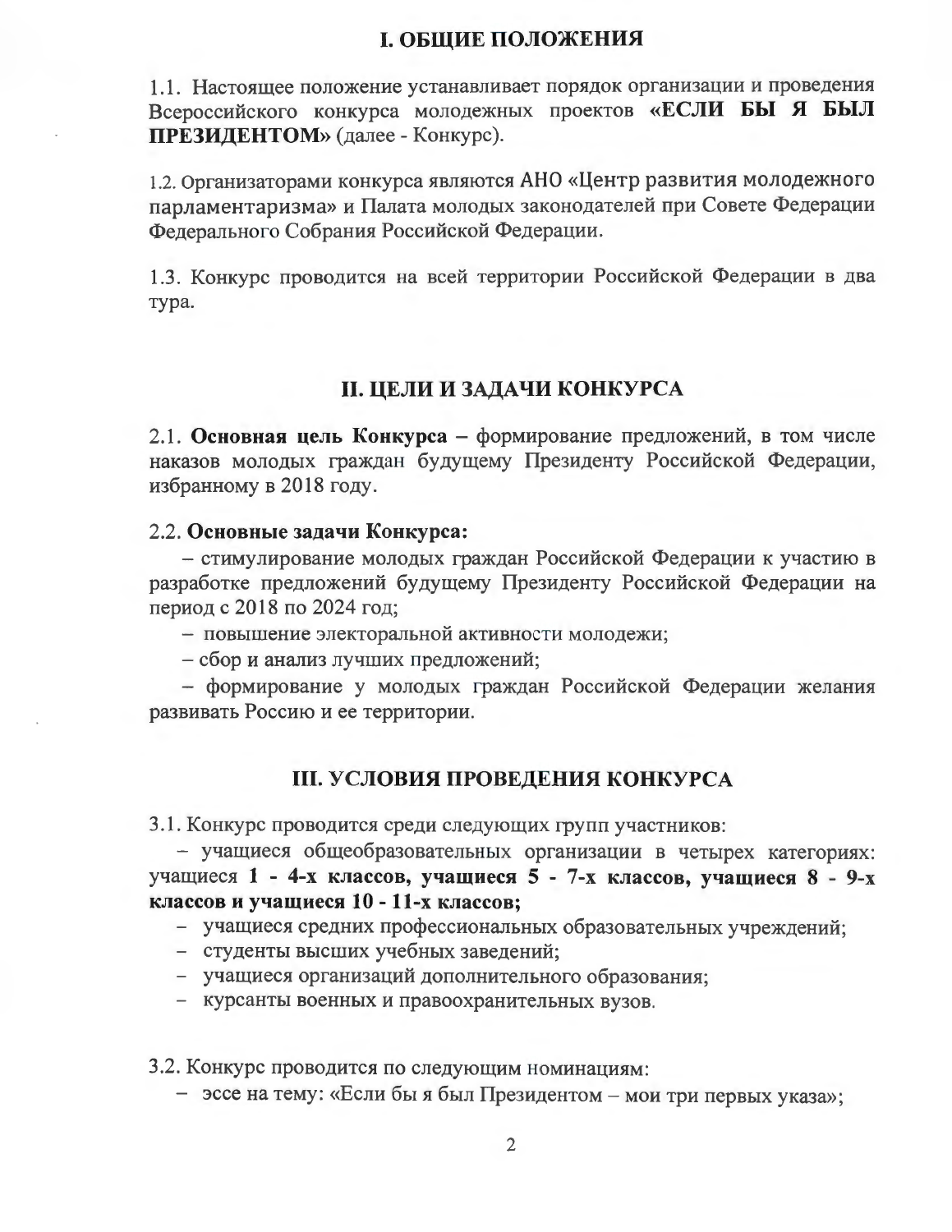- рисунок на тему: «Если бы я был Президентом, какой была бы Россия?»;
- видеоролик на тему: «Если бы я был Президентом, что бы я изменил в стране?»;
- проект на тему: «Если бы я был Президентом моя программа».

Для участия в Конкурсе участнику необходимо подготовить и направить в адрес организационного комитета конкурсную работу и заявку на участие в конкурсе с указанием номинации.

3.3. Один участник может принять участие во всех номинациях, но имеет право подать не более одной конкурсной работы в каждой из них.

3.4. Технические требования к эссе: максимальный объем эссе не может превышать 3 страницы печатного текста A4 формата, шрифтом Times New Roman, кегль 14.

3.5. Технические требования к рисункам: рисунок не должен превышать формат А2 и должен быть прислан в виде скана или фото (формат файла jpg, размер не более 5 Мбайт), разрешение картинки не менее 300 dpi. В случае прохождения участника в очный этап необходимо представить рисунок как в оригинальном, так и в электронном вариантах.

3.6. Технические требования к видеороликам:

- максимальная продолжительность видеоролика не может превышать 10 минут (размер не более 1 Гб);

- форматы файлов: mp4;

- видеофайл загружается на любое свободное облачное хранилище с параметром доступа «по ссылке». В случае прохождения в очный этап необходимо ПОДГОТОВИТЬ сокращенную версию видеоролика продолжительностью не более 4 минут.

3.7. Технические требования к проектам:

- проекты должны представлять собой не просто повествовательноинформационные материалы, а обоснование проблем, существующих сегодня в Российской Федерации и ее регионах, а также включать конкретные предложения, направленные на их решение;

- проекты должны отражать возможности участия их автора в решении выявленных проблем, место авторов проектов в современной истории России;

- не допускаются к участию в Конкурсе проекты, содержащие материалы предложения экстремистского, националистического  $\mathbf H$ характера, направленные Ha подрыв государственного суверенитета И конституционного строя, а также иные материалы, запрещенные  ${\bf K}$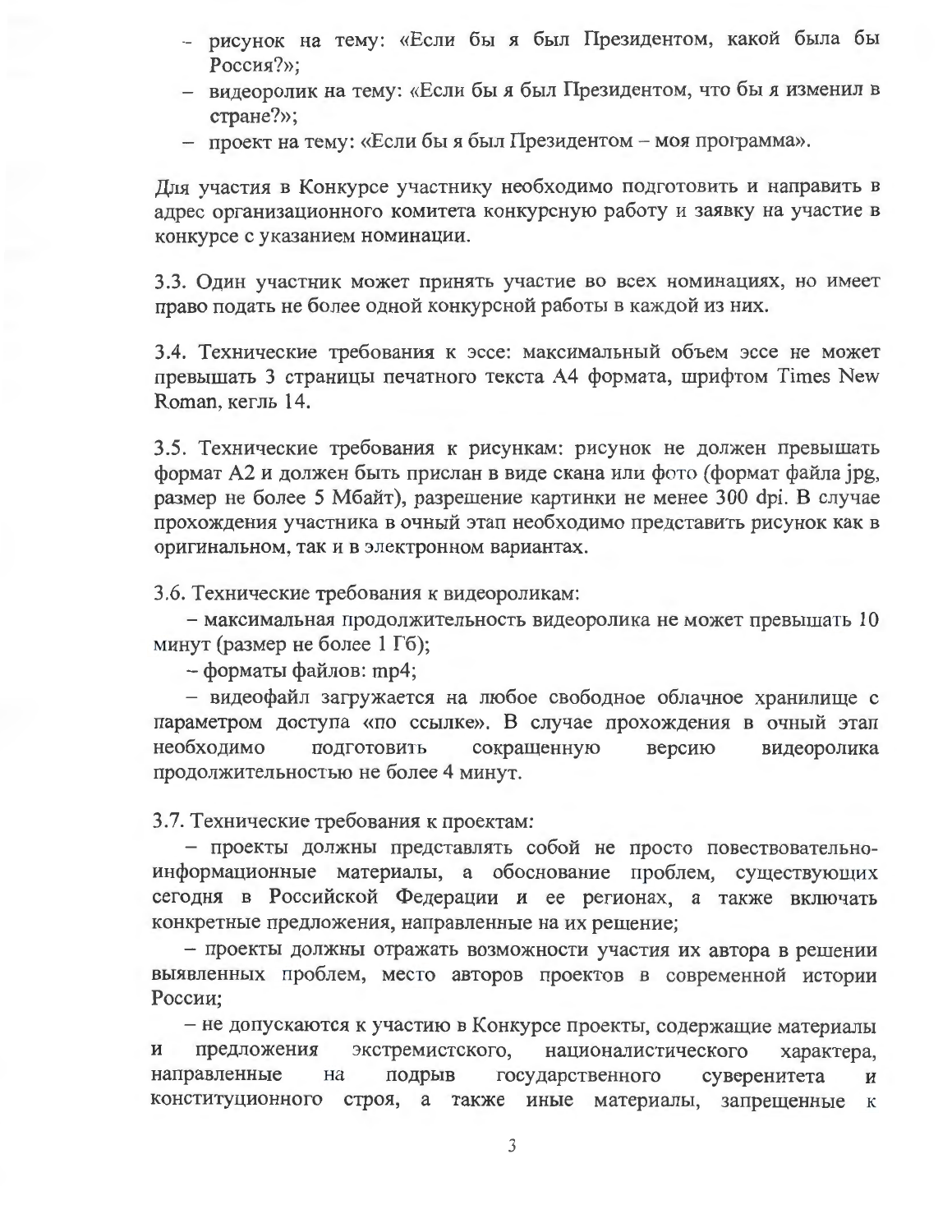пропаганде и распространению в соответствии с законодательством Российской Федерации;

- конкурсные работы, не соответствующие требованиям настоящего Положения, не рассматриваются. Направленные на Конкурс материалы не возвращаются и не рецензируются.

#### 3.7. Критерии оценки конкурсной работы:

3.7.1. Критерии оценки эссе:

- соответствие работы заявленной теме конкурса;
- описание в работе нескольких конкретных проблем и предложений по их решению;
- наличие в работе конкретных предложений по развитию России с позиции Президента Российской Федерации;
- раскрытие в работе ожидаемого результата реализации предложений, заявленных автором, в том числе в стратегической перспективе;
- грамотность выполнения работы;
- логика изложения;
- целостность;
- инновационность.

3.7.2. Критерии оценки рисунков:

- соответствие заявленной теме конкурса;
- оригинальность творческого замысла и исполнения работы;
- художественность;
- исполнения работы (композиция, цветовое решение, - качество оформление).

#### 3.7.3. Критерии оценки видеороликов:

- соответствие заявленной теме конкурса;
- оригинальность творческого замысла;
- информативность (глубина подачи материала, логическая связность);
- наличие звукового сопровождения, видеоэффектов.

3.7.4. Критерии оценки проектов:

- соответствие работы заявленной теме конкурса;
- описание в работе нескольких конкретных проблем и предложений по их решению;
- наличие в работе конкретных предложений по развитию России с позиции Президента Российской Федерации;
- раскрытие в работе ожидаемого результата реализации предложений, заявленных автором;
- целостность;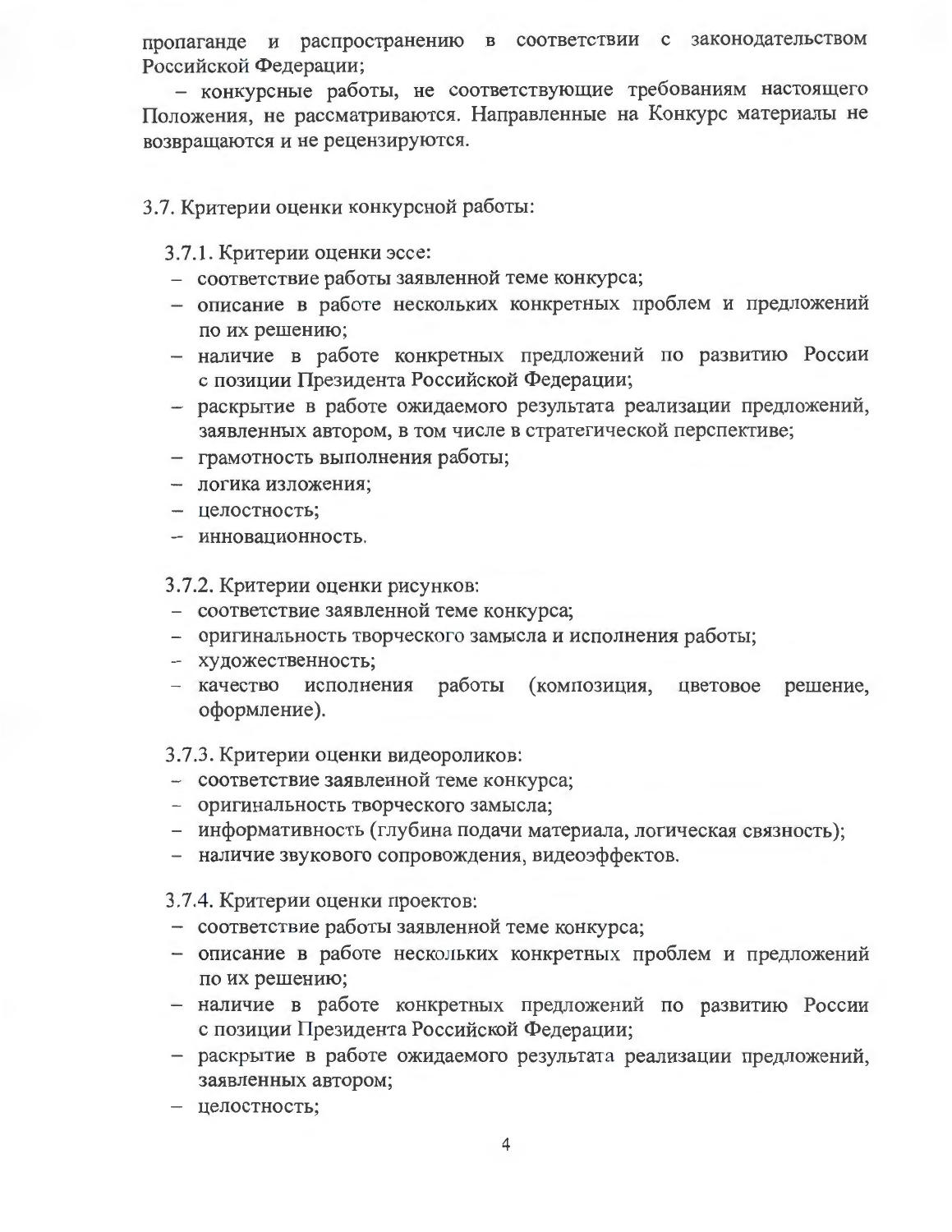- инновационность.

3.8. К каждой конкурсной работе должна быть приложена оформленная заявка установленного образца в формате Word (приложение №1). Заявка является необходимым условием для участия в Конкурсе и должна быть прислана одновременно с работой.

3.9. К участию в конкурсе не допускаются работы, ранее принимавшие участие в других конкурсах и мероприятиях, работы, не отвечающие требованиям конкурса, присланные позднее сроков проведения Конкурса, а несоответствующие требованиям законодательства работы, также содержащие материалы Федерации, **TOM** числе Российской  $\, {\bf B}$ экстремистского, националистского характера, выполненные с нарушением авторского и смежных с ним прав.

3.10. Организаторы оставляют за собой право публикации конкурсных работ в открытых источниках, средствах массовой информации, в том числе на официальных сайтах органов государственной власти, общественных организаций, организаторов и партнеров конкурса без ограничений.

3.11. Расходы на проезд участников Конкурса, организацию питания и проживания участников  $\mathbf B$ рамках очного этапа Конкурса несет направляющая сторона.

# **IV. СРОКИ ПРОВЕДЕНИЯ КОНКУРСА**

4.1. Конкурс проводится в два этапа.

4.2. Заочный этап Конкурса проводится в период с 9 января 2018 года по 15 февраля 2018 года.

4.2.1. В рамках заочного этапа Конкурса участники в срок до 15 февраля 2018 электронный направляют конкурсные работы на года адрес konkurs.president@gmail.com с пометкой в теме письма «Если бы я был Президентом».

4.2.2. Конкурсная комиссия в срок с 15 февраля по 22 февраля 2017 года проводит отбор поступивших работ и определяет участников очного этапа Конкурса.

4.3. Очный этап Конкурса проводится в марте 2017 года и включает в себя публичную защиту конкурсных работ, образовательную, деловую и культурную программы.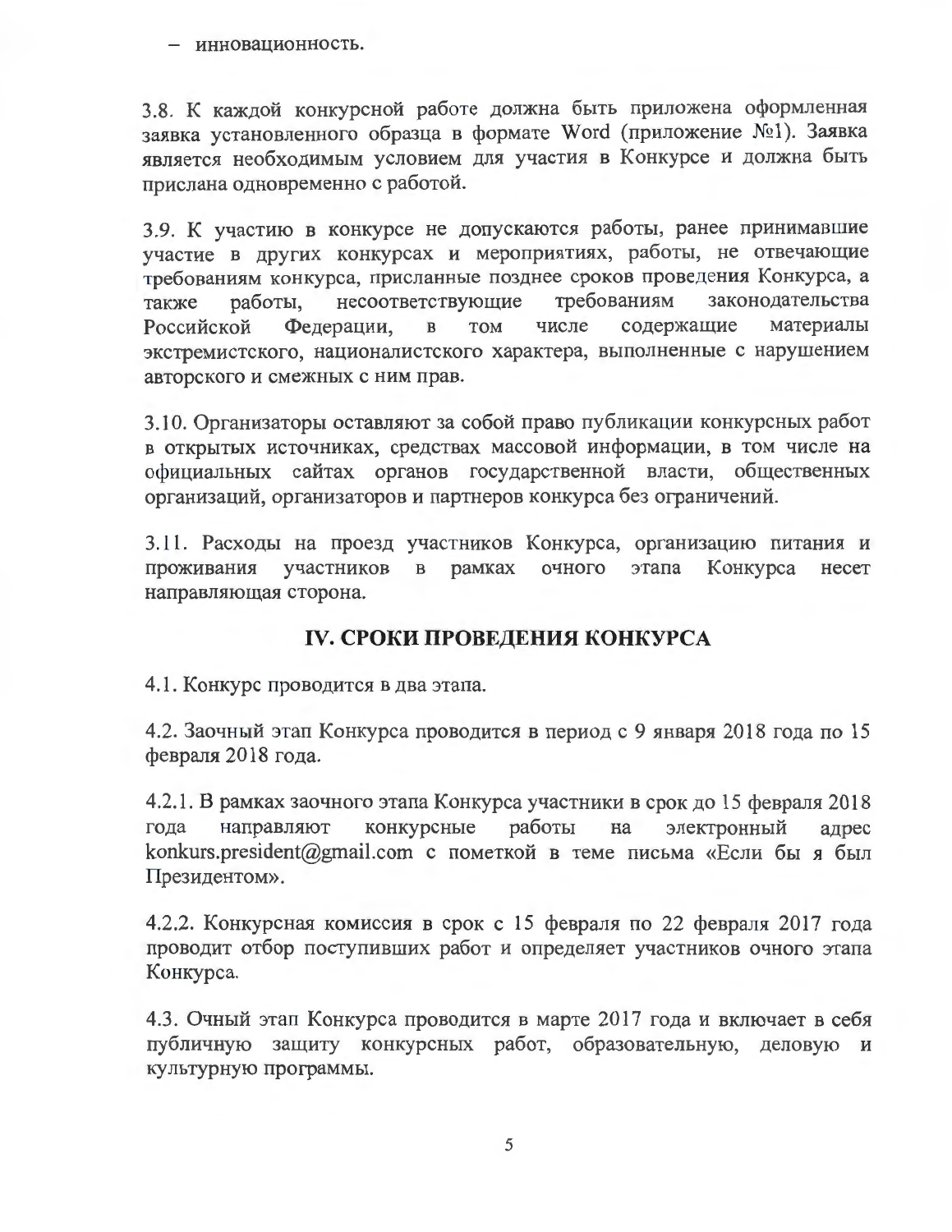Очный этап конкурса пройдет в рамках Всероссийского молодёжного законотворческого форума.

Информация о месте и времени проведения очного этапа будет размещена на сайте konkurs-president.ru

#### У. КОНКУРСНАЯ КОМИССИЯ

5.1. Организаторы образуют и утверждают состав Конкурсной комиссии численностью не менее 10 человек.

5.2. В состав Конкурсной комиссии могут быть включены:

- зарекомендовавшие себя эксперты в области стратегического развития;
- представители общественных, образовательных, научных организаций;
- представители организаторов.

5.3. Порядок экспертизы работ, представленных на заочном этапе Конкурса:

5.3.1. Работы, представленные в адрес Организационного комитета Конкурса, передаются экспертам для оценки согласно заявленной номинации без указания Ф.И.О. автора проекта.

5.3.2. Оценка каждой работы производится по 10-ти бальной системе в соответствии с установленными критериями в п.3.7 данного Положения.

5.3.3. Баллы, выставленные конкретной работе каждым экспертом, суммируются.

5.3.4. По результатам оценки составляется общий рейтинг работы с указанием баллов.

5.4. Порядок оценки работ, представленных на очном этапе Конкурса:

5.4.1. Оценка работ на очном этапе осуществляется по 5-ти бальной системе в каждой номинации в результате публичной индивидуальной защиты работы участником.

5.4.2. Для оценки конкурсных работ на очном этапе создается жюри в составе не менее 3 приглашенных экспертов.

5.4.3. Жюри Конкурса определяет победителей и призёров очного этапа (I, II и III место) в каждой номинации и возрастной группе отдельно на основании рейтинга работ.

6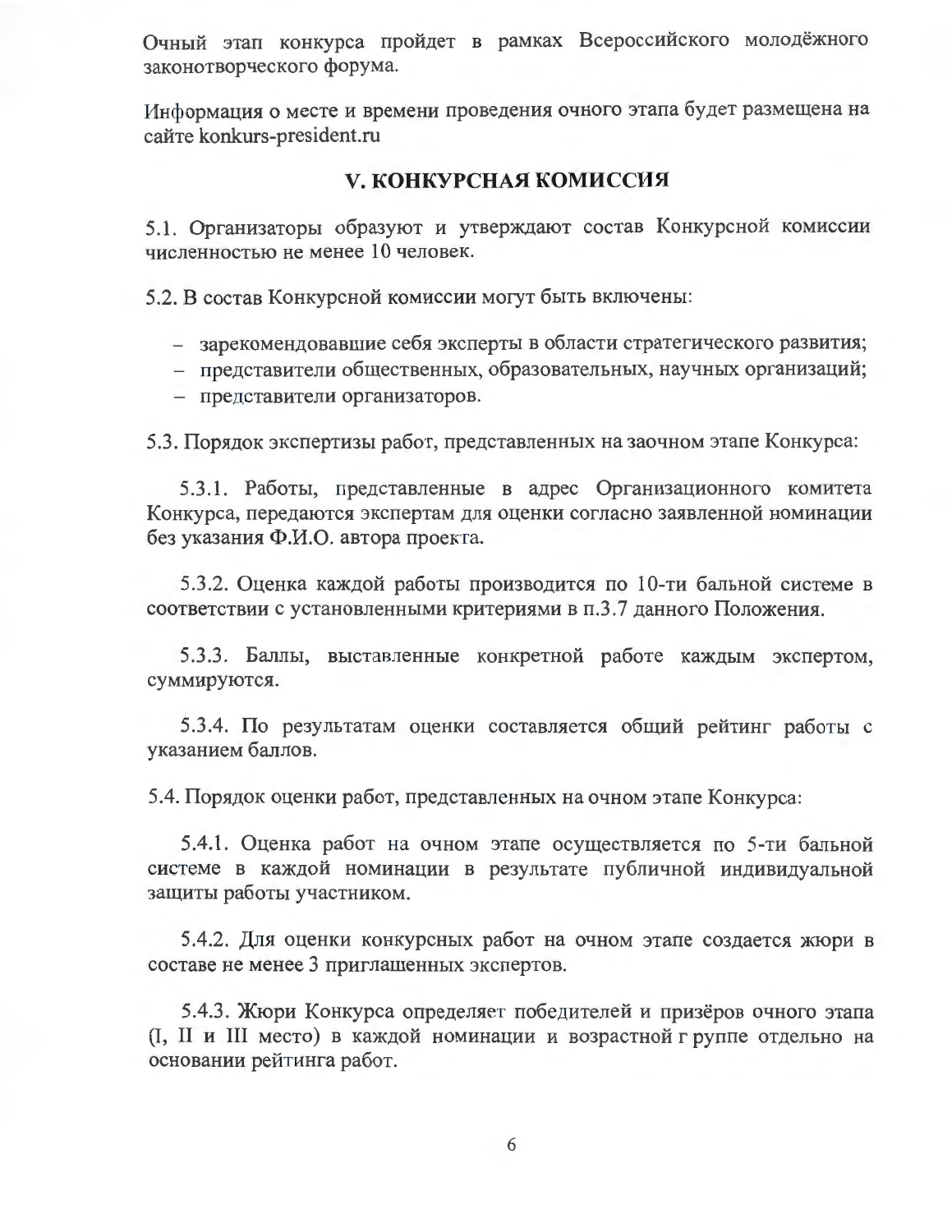# **VI. НАГРАЖДЕНИЕ ПОБЕДИТЕЛЕЙ КОНКУРСА**

победителей пройдет в рамках Всероссийского 6.1. Награждение молодежного законотворческого форума.

6.2. Дата награждения победителей конкурса будет сообщена дополнительно.

6.3. По итогам Конкурса победители награждаются ценными призами и подарками организаторов мероприятия.

6.4. Количество призовых мест составляет не менее 16.

6.5. Победители конкурса будут приглашены:

- на прохождение образовательной программы в Российской академии народного хозяйства и государственной службы при Президенте Российской Федерации;

- на специализированную смену Международного детского центра «Артек» в 2018 году;

- на обучение и прохождение образовательных мероприятий в рамках практикума-семинара «Стратегия будущего» при содействии Совета Европы.

## **VII. ОРГАНИЗАЦИЯ КОНКУРСА**

7.1. Организаторы обеспечивают:

- равные условия для всех Участников Конкурса;
- недопущение разглашения сведений о результатах Конкурса ранее даты их официального объявления.

7.2. Организаторы имеют право внести дополнения и изменения в условия и сроки проведения итоговых мероприятий.

7.3. Настоящее Положение, регламентирующее порядок организации и проведения Конкурса, размещается на сайте konkurs-president.ru

7.4. Информация о Конкурсе, ходе проведения и итогах будет размещаться konkurs-president.ru, в средствах массовой сайте информации, на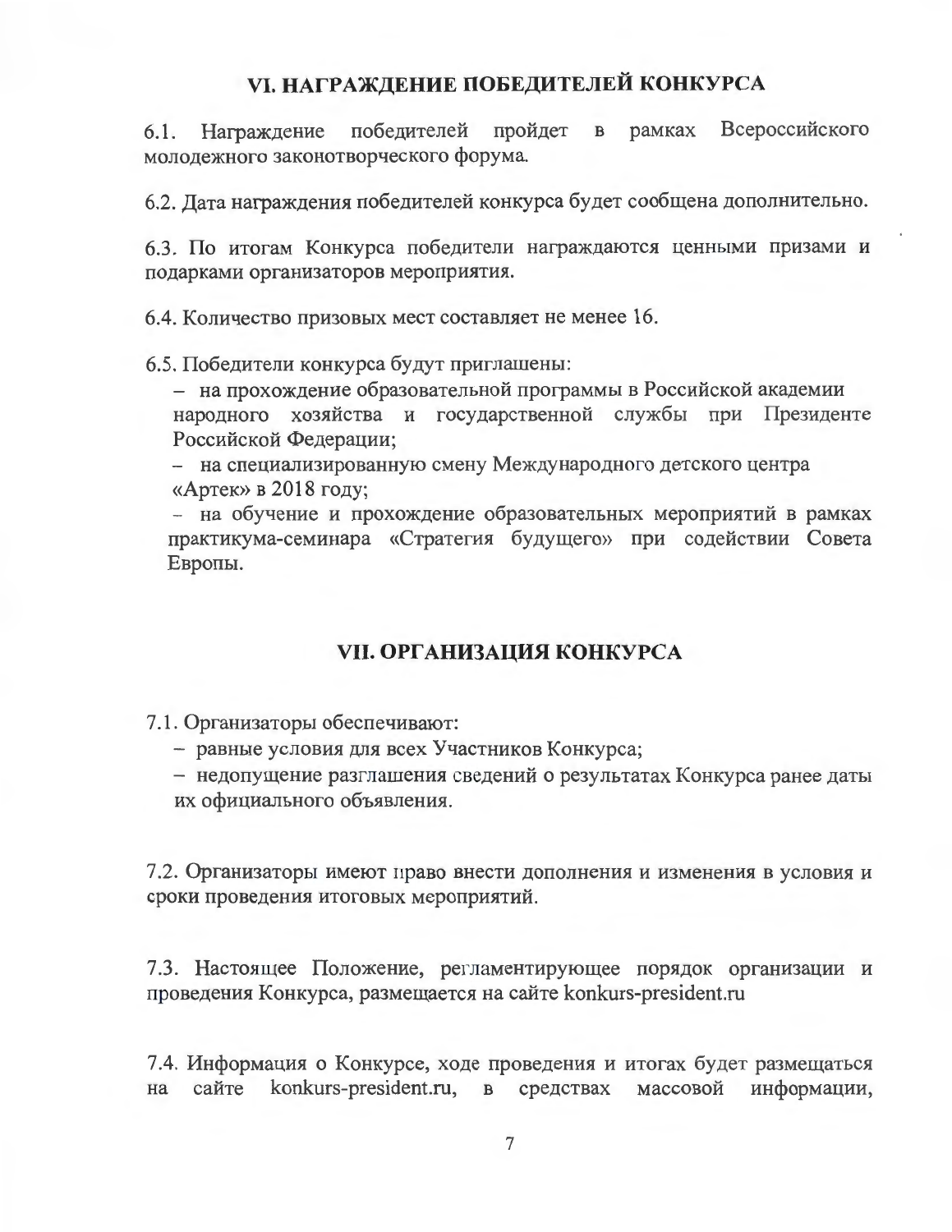направляться в образовательные организации Российской Федерации и на электронные адреса участников Конкурса.

7.5. Разъяснения и консультации по вопросам проведения Конкурса осуществляются Организационным комитетом. Контактная информация Организационного комитета: 8-499-490-49-87, 8-985-689-06-65 (Ковалев Алексей Владимирович), электронная почта: konkurs.president@gmail.com